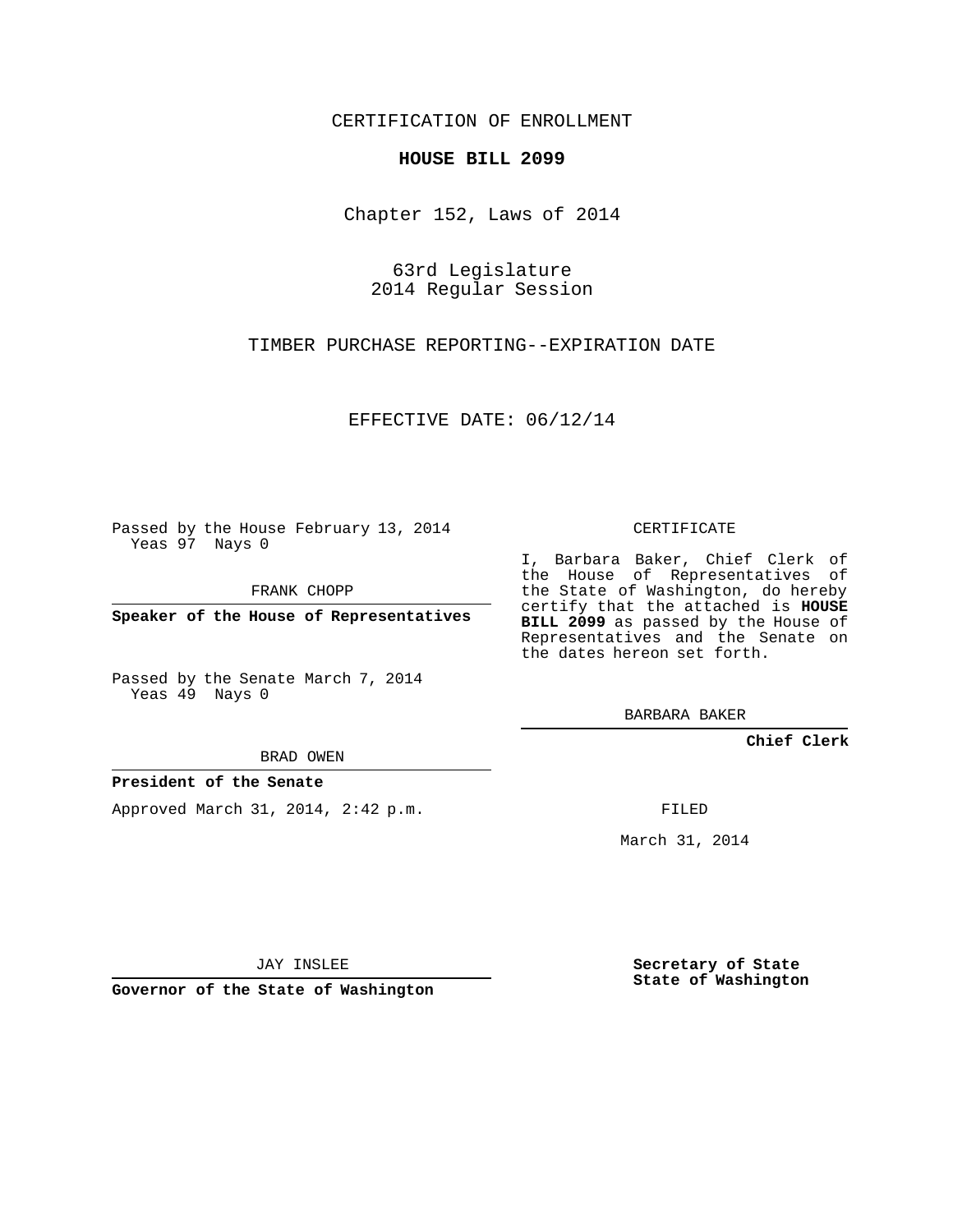## **HOUSE BILL 2099** \_\_\_\_\_\_\_\_\_\_\_\_\_\_\_\_\_\_\_\_\_\_\_\_\_\_\_\_\_\_\_\_\_\_\_\_\_\_\_\_\_\_\_\_\_

\_\_\_\_\_\_\_\_\_\_\_\_\_\_\_\_\_\_\_\_\_\_\_\_\_\_\_\_\_\_\_\_\_\_\_\_\_\_\_\_\_\_\_\_\_

Passed Legislature - 2014 Regular Session

**State of Washington 63rd Legislature 2014 Regular Session**

**By** Representatives Vick, Blake, Buys, Van De Wege, Orcutt, Haler, Ross, and Fagan

Prefiled 12/02/13. Read first time 01/13/14. Referred to Committee on Agriculture & Natural Resources.

 AN ACT Relating to extending the expiration date for reporting requirements on timber purchases; amending RCW 84.33.088; and providing an expiration date.

BE IT ENACTED BY THE LEGISLATURE OF THE STATE OF WASHINGTON:

 **Sec. 1.** RCW 84.33.088 and 2010 c 197 s 1 are each amended to read as follows:

 (1) A purchaser of privately owned timber in an amount in excess of two hundred thousand board feet in a voluntary sale made in the 9 ordinary course of business ((shall)) must, on or before the last day of the month following the purchase of the timber, report the particulars of the purchase to the department as required in subsection (2) of this section.

 (2) The report required in subsection (1) of this section must contain all information relevant to the value of the timber purchased including, but not limited to, the following, as applicable: Purchaser's name, address, and contact information; seller's name, address, and contact information; sale date; termination date in sale agreement; total sale price; legal description of sale area, sale name if applicable; forest practice application/harvest permit number if